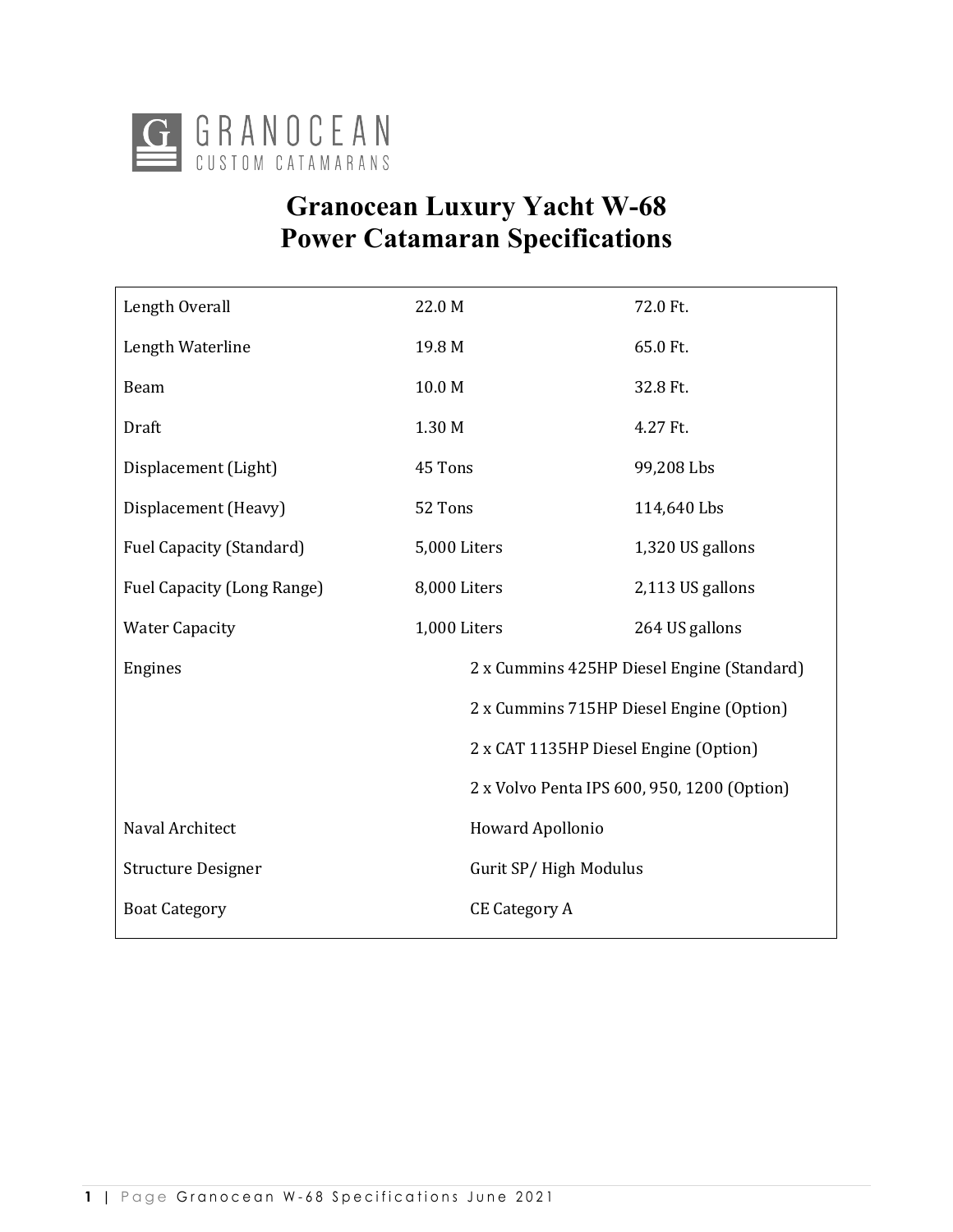#### **Structure**

- 1. Hull lamination according to EN ISO 12215-5 structure standard
- 2. Built in accordance with HPI Verification services
- 3. Composite fiberglass infused hull & deck
- 4. Hull, deck & superstructure built of light weight fiberglass composite with closed cell PVC foam/honey comb as core material
- 5. Interior structural components all properly bonded to hull & deck

#### **Hull & Deck Exterior General**

- 1. White gel coat on all superstructure and hull (Option: colored gelcoat / painted hull)
- 2. International Interlux antifouling paint
- 3. Main deck non skid deck (Option: teak decking or Flexiteek PVC teak decking)
- 4. Electric windlass Lewmar V6 24V with chain counter & footswitches
- 5. One 80kg stainless steel Delta anchor fitting at bow with chain stopper
- 6. 100m 13mm din 766 galvanized anchor chain
- 7. 316 stainless steel safety stainless steel handrails throughout
- 8. Anchor bridle with shackle & pad eyes fitted
- 9. Eight (8) heavy duty 12" 316L stainless steel cleats
- 10. Two (2) pop-up 6" 316L stainless steel cleats on transom platform
- 11. One stainless steel Sampson post at bow
- 12. One stainless steel two ring at transom
- 13. Eight (8) fender locks
- 14. Double layer tinted safety glass windows
- 15. Two (2) Lewmar large low profile deck hatch
- 16. Fixed large portlights with safety glass fitted
- 17. Six (6) Lewmar flush openable portlights
- 18. Two (2) Vetus escape hatch underside
- 19. Wide opening triple stainless steel sliding doors to salon
- 20. Stainless steel rub rail along transom
- 21. Freshwater deck wash-down
- 22. Dual freshwater & seawater anchor chain wash down
- 23. Two  $(2)$  Whale transom shower with hot/cold water
- 24. Stainless steel folding swimming ladder
- 25. Two zinc anodes on transom for bonding system
- 26. Two (2) stainless steel deck water fillers
- 27. Two (2) stainless steel deck fuel fillers
- 28. Two (2) stainless steel deck waste pump outs
- 29. Stainless steel flag post on flybridge
- 30. 316 stainless steel thru hull fittings above waterline
- 31. Bronze through-hull fittings below waterline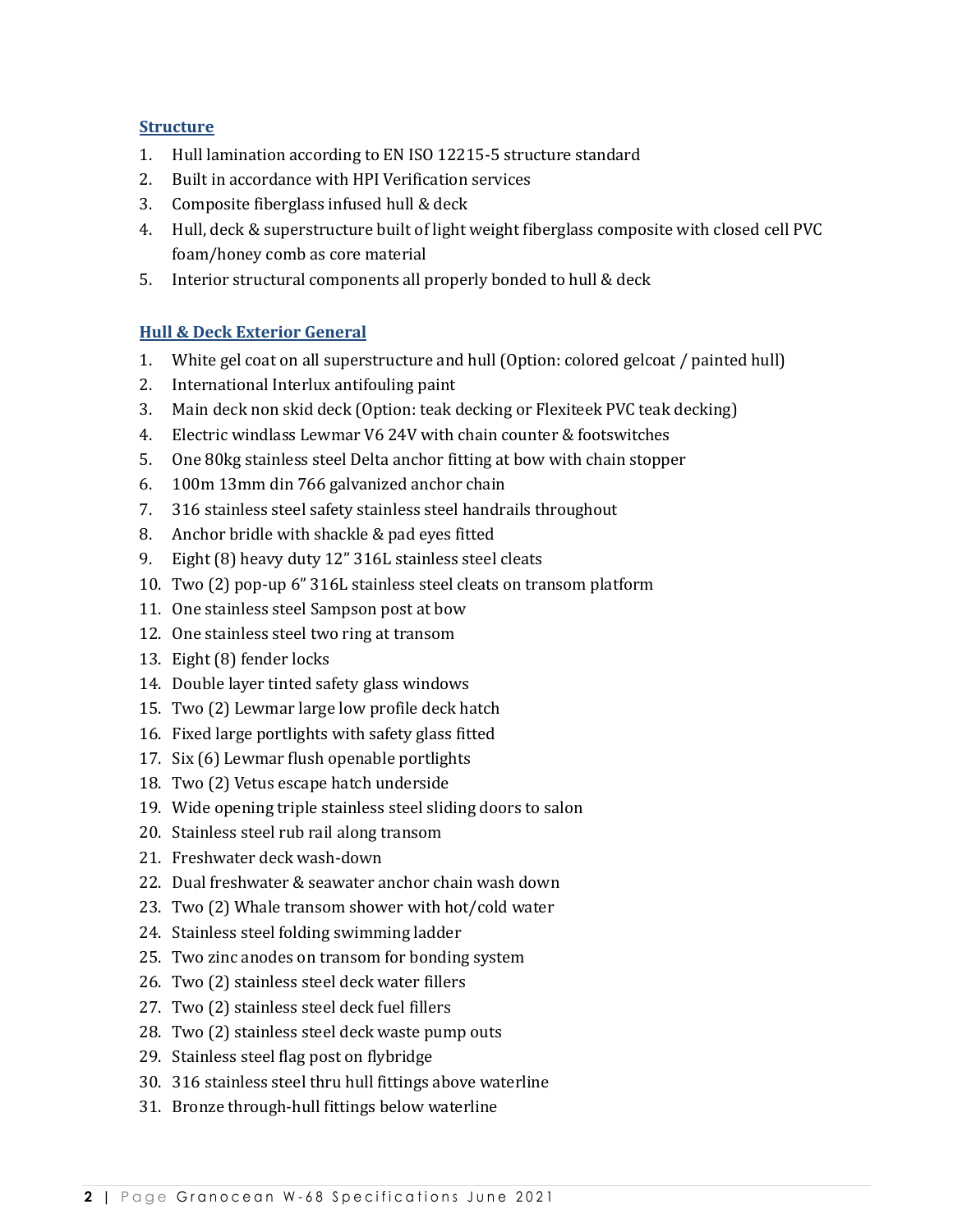- 32. Boat name in custom designed 316L stainless steel
- 33. Soffkin Marine vinyl exterior upholstery
- 34. Mooring kit includes  $\sin(6)$  fenders and five  $(5)$  24mm Moorings lines
- 35. (Option: Upgrade exterior upholstery to Sunbrella)
- 36. (Option: Upgrade exterior upholstery to Ultraleather)

#### **Cockpit**

- 1. Covered aft deck with overhead lights
- 2. Large C-shaped flip-able backrest settee with Soffkin Kalmin marine vinyl cushions
- 3. Two (2) Teak cockpit dining tables
- 4. L-shaped settee with Soffkin Kalmin marine vinyl cushions
- 5. Teak coffee table
- 6. Storage under seating
- 7. Watertight engine access hatches
- 8. Custom shoe/sandal storage locker
- 9. Storage lockers on deck
- 10. Teak grate at entry to salon
- 11. Day Head below molded staircase
- 12. Molded Staircase with teak steps to flybridge
- 13. LED Courtesy floor lighting throughout
- 14. LED Flood lights for transom platform
- 15. Vimar water-proof sockets
- 16. Two (2) waterproof Fusion FR6021 6 inch speakers connected to inside helm stereo
- 17. (Option: Vitrifrigo undercounter fridge in cockpit storage)
- 18. (Option: Kenyon Electric BBQ)
- 19. (Option: Tenderlift transom hydraulic platform 650kg or 900kg)

#### **Foredeck**

- 1. Weathertight door built to CE Area IIA to bow lounge
- 2. Two (2) large sunbathing L shape settee with Soffkin Kalmin marine vinyl cushions
- 3. Cup holders integrated into settee
- 4. Anchor chain locker
- 5. Insulated icebox locker under settee
- 6. Two large fender lockers under deck
- 7. Two (2) waterproof Fusion FR6021 6 inch speakers connected to inside helm stereo
- 8. Vimar water-proof sockets
- 9. (Option: Two (2) Quick pop-up lights next to sunpads)
- 10. (Option: Vitrifrigo undercounter fridge under settee)
- 11. (Option: Jacuzzi)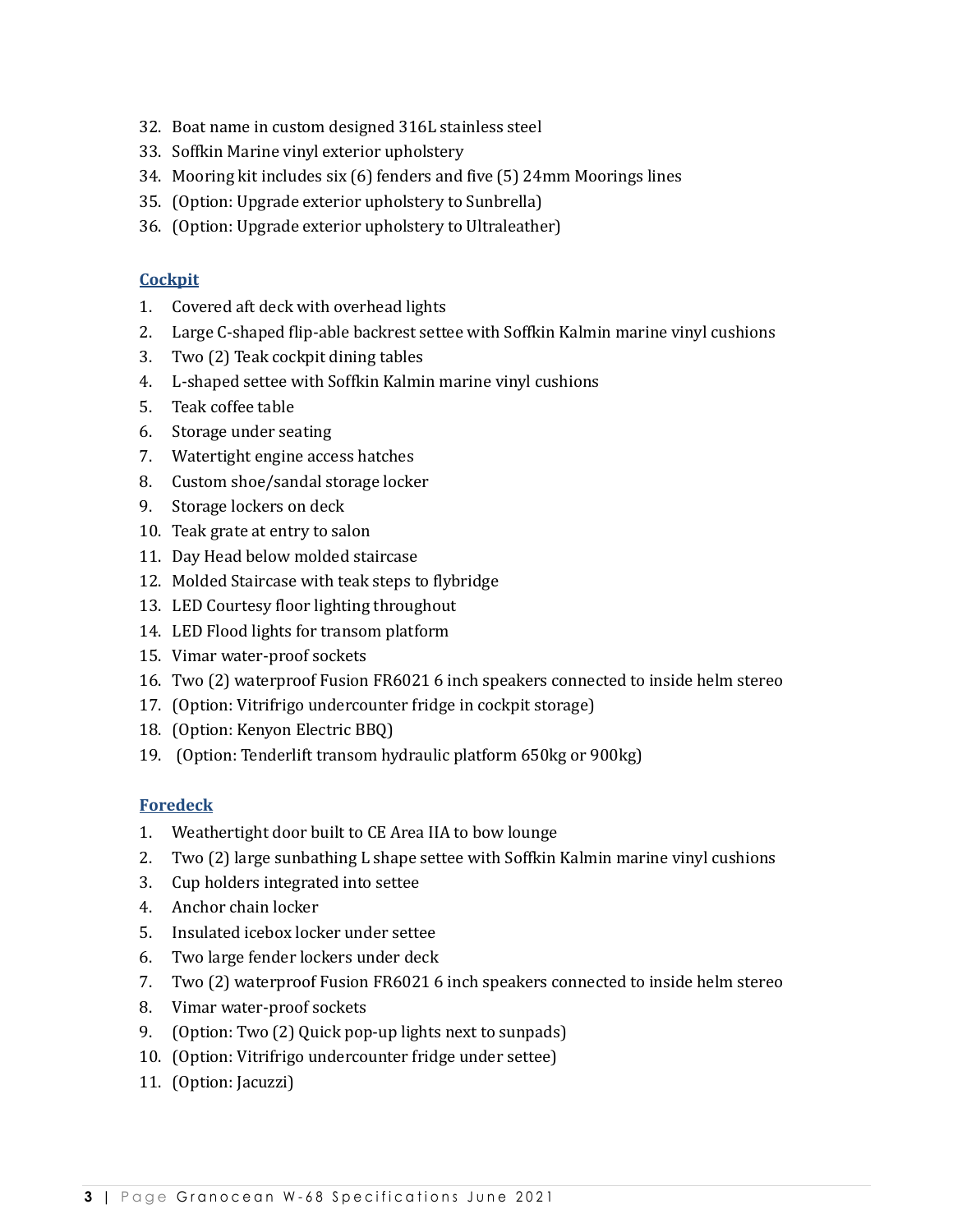# **Flybridge**

- 1. Molded stairs with teak steps to flybridge with SS handrail
- 2. Hatch cover over staircase opening
- 3. Hard top covered flybridge with LED overhead lights
- 4. Wet bar including Corian top with built-in sink, tap
- 5. Large C-shaped settee with Soffkin Kalmin marine vinyl cushion and storage underneath
- 6. Two  $(2)$  Teak dining tables
- 7. Helm with double seats complete with steering, throttle, VHF and chart-plotter
- 8. Acrylic windshield
- 9. Sun lounges with Soffkin Kalmin marine vinyl cushions next to helm
- 10. Large storage locker
- 11. Vimar water-proof sockets
- 12. LED Courtesy floor lighting throughout
- 13. Instrument mast on hard top
- 14. Two (2) waterproof Fusion DR6021 6 inch speakers connected to inside helm stereo with separate volume controller
- 15. (Option: Vitrifrigo Undercounter fridge)
- 16. (Option: Four  $(4)$  sun loungers)
- 17. (Option: Kenyon Electric BBQ grill)
- 18. (Option: Besenzoni flybridge extendable hydraulic crane 500kg)
- 19. (Option: Solar Panels on hardtop max total 2000W together with battery upgrade)

# **Upper Deck Option: Enclosed Flybridge Version**

- 1. Enclosed Flybridge with 16k BTU Cruisair air conditioning equipped
- 2. Two  $(2)$  helm chairs
- 3. Two (2) three person settee with soffkin marine vinyl cushion
- 4. Teak coffee table
- 5. Wide open stainless steel sliding door to aft upper deck
- 6. Head with Tecma toilet, sink & shower
- 7. (Option: 32 inch TV with TV lift)

## **General Interior Finishes**

- 1. General interior finishing to be in soft vinyl leather and wooden veneer with satin finish
- 2. Furniture to be combination of solid wood and veneer with satin finish
- 3. Overhead finished in soft Soffkin vinyl leather panels
- 4. Composite non porous membrane flooing with non-slip stripes for staircases
- 5. Cedar wood for all hanging closet's backing panel
- 6. (Option: Hardwood floor throughout)
- 7. (Option: Removable custom shaped carpet in cabin areas)
- 8. Heads finished with gel coat with Corian countertops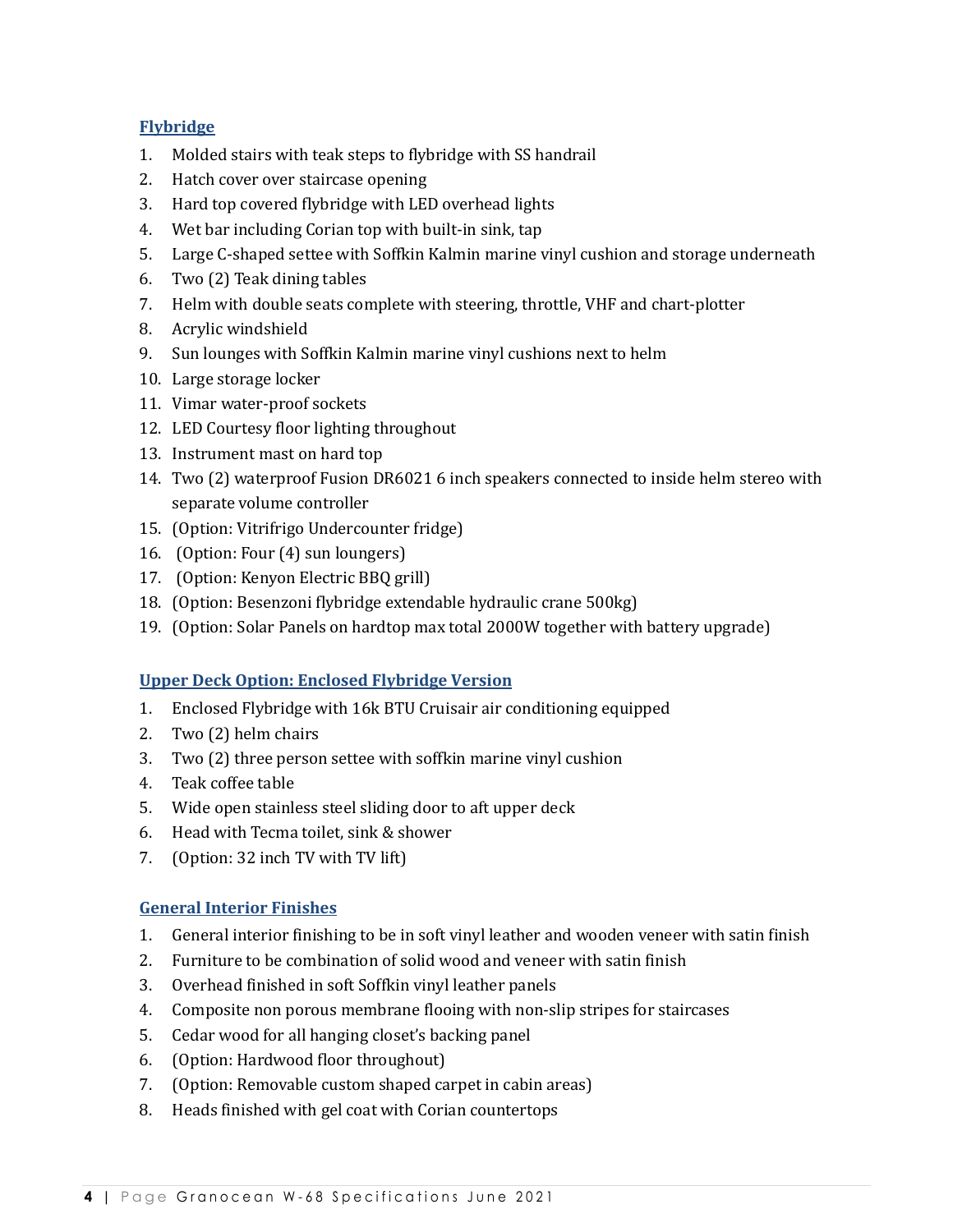- 9. High quality entrance chrome door lock and stainless steel cabinet door locks subjected to shipyard's standard selections
- 10. High quality Lamp interior hardware
- 11. DC LED ceiling and courtesy lighting throughout. Lighting fixtures subjected to shipyard's standard selections
- 12. Roll down shades for all cabins and heads
- 13. (Option: Genuine leather sofa cushions)
- 14. (Option: Granite tops with honeycomb backing (galley and heads))

## **Salon**

- 1. Panoramic view through large laminated fixed windows
- 2. Wide open triple stainless steel sliding salon doors
- 3. Roca windscreen wipers with spray wash, on/off/3 speeds function
- 4. Large C-shaped settee on stbd side
- 5. Two (2) coffee tables on port side
- 6. Dining tables on stbd side
- 7. Two (2) observation settee facing forward
- 8. 50 inch Samsung salon flip down or pop up TV subjected to final GA
- 9. Cabins access companionways with SS handrails
- 10. U-shaped Galley adjacent to cockpit on aft stbd side
- 11. Corian countertops with storage
- 12. Double Kohler stainless steel sinks
- 13. Siemens full height fridge and freezer unit
- 14. Siemens three burner electric convection cooktop
- 15. Siemens Extraction hood
- 16. Siemens Oven and microwave combination under counter
- 17. Fusion RA770 player entertainment system with two FR6021 6 inch Fusion speakers
- 18. (Option: Indoor helm with double seats complete with steering, throttle, VHF and chart-plotter)
- 19. (Options for appliances: Icemaker, washer/dryer combo, dishwasher)

# **<u>Salon Lavout Option: Full beam Master forward Version</u>**

- 1. Oueen size berth on starboard side
- 2. Forward door connected to foredeck
- 3. Observation L shape settees on portside
- 4. Head with Tecma toilet, sink & shower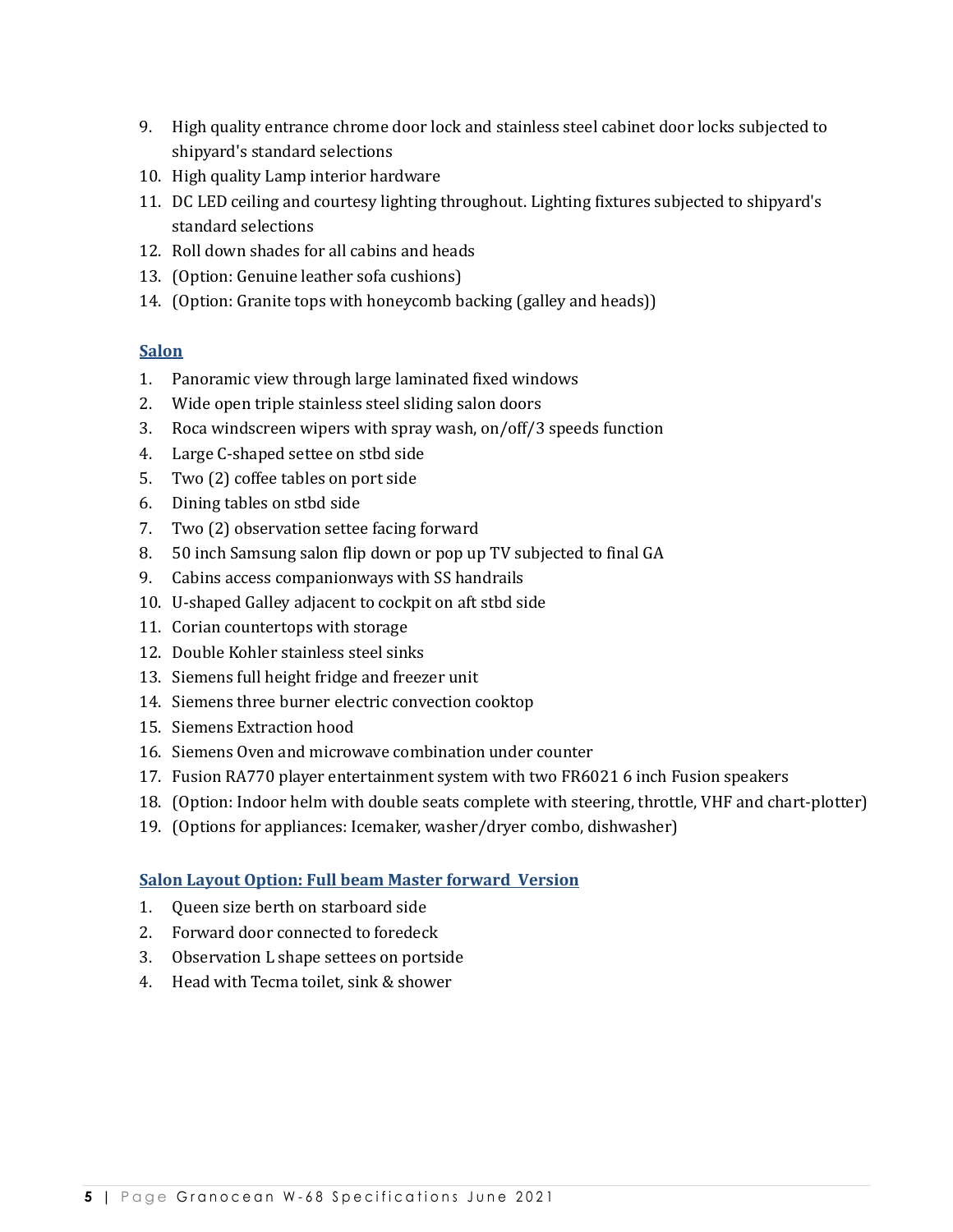## Lower deck

Standard Layout: 

Portside

- i. Two VIP suites
- ii. Crew Cabin with head

Starboard Side

- i. Two VIP suites
- ii. One ensuite head and one shared head
- 5. Optional Layout: Four (4) standard VIP suites
- 6. Optional Layout: Four  $(4)$  guest cabins with two  $(2)$  crew cabins

# **All Staterooms (Subject to final choices of layout)**

- 1. Queen size berth (153cm x204cm)
- 2. Single or Hi-low bunks for crew cabin
- 3. Large closet with drawers and closed shelving
- 4. Vanity desk with seat and flip up mirror
- 5. Wall/reading LED lamps on both side of headboards
- 6. Pull-down blinds over portlights
- 7. (Option: Lewmar overhead deck hatches with shades and screens)
- 8. (Option: 32" LED Samsung TVs in cabins)

## **All Heads & Showers**

- 1. Corian counter tops with Kohler ceramics sinks (Double sinks for master suite, choice of top mount or undermount sinks)
- 2. Storage unit below counter
- 3. Separate shower compartment
- 4. Standard size Tecma toilets with electric freshwater flushed
- 5. Kohler faucet and shower unit
- 6. Chrome towel bars and toilet paper holders
- 7. Exhaust fan in all heads
- 8. Teak grates in all shower stalls
- 9. Mirrors above counter top

# **Engine & Equipment**

- 1. Two Cummins QSB 6.7 425hp 3300rpm inboard diesel engines with instrument panels & throttle at flybridge helm
- 2. Two (2) Hungshen four blade bronze propellers
- 3. Aqua 17 high tensile direct transmission shafts
- 4. Hydrive electrical hydraulic Steering system, compatible with autopilot system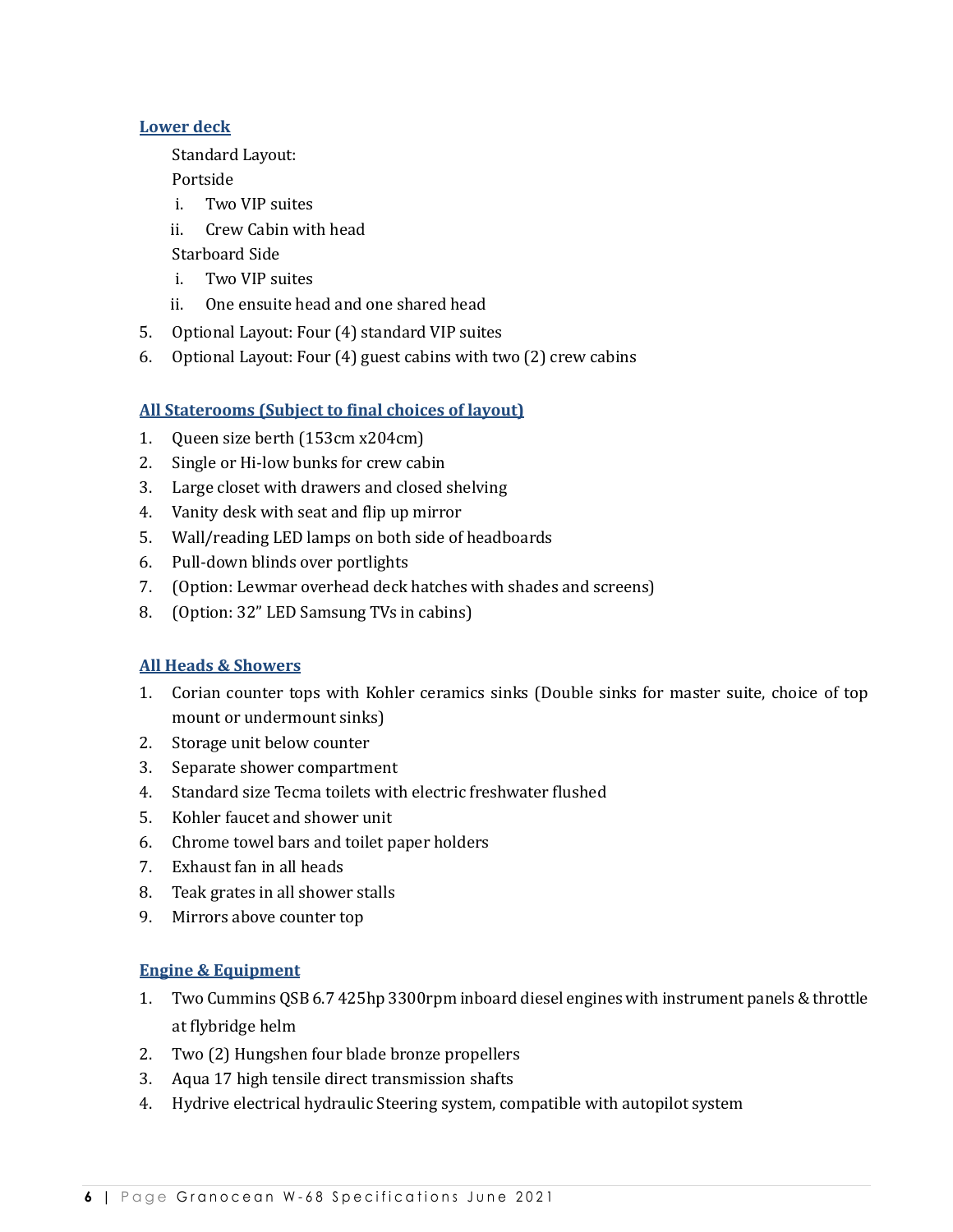- 5. Stainless steel emergency tillers
- 6. Fiberglass rudders with stainless steel shaft & reinforcement
- 7. Manship engine compartment ventilation natural intake of air with mechanical extraction of air
- 8. Engine room with sound insulation materials
- 9. Engine alarm system for low oil pressure and high water temperature
- 10. Cruisair air-conditioning system total 88,000 BTU (Salon with 48,000 BTU in total, lower deck with 20,000 BTU in total for each hull)
- 11. (Option: Spurs Rope cutter)
- 12. (Option: Two (2) Lewmar electric bow thruster 15HP)
- 13. (Option: Additional 16KBTU for enclosed flybridge version)
- 14. (Option: Docking station in cockpit)
- 15. (Option: Yacht Master wireless docking control system)

# **Plumbing**

- 1. Two (2) integral FRP fuel tanks total volume 5000L with electrical gauge (Option: Additional 3500L, total 8,000L fuel tanks)
- 2. Racor 500 series fuel filter/water separators for each engine
- 3. Diesel emergency shut off valve
- 4. Jabsco fuel transfer pumps between fuel tanks
- 5. Two (2) integral FRP water tanks total 1000L with electrical gauge
- 6. Two (2) 24V Electric Jabsco freshwater pump and pressure accumulator
- 7. Freshwater crossover back up system with control valves
- 8. Two (2) 80L Quick water heater
- 9. Two 72L PVC holding tanks
- 10. All black water discharge overboard directly from holding tank or pump-out from deck
- 11. Shower drain to greywater sump pump
- 12. Six (6) RULE#2000 electric bilge pumps with separate flow switches
- 13. One manual Jabsco bilge pump for emergency in each hull
- 14. (Optional: Two (2) Reverso 210GPH (795LPH) Fuel polishing system)
- 15. (Option: Schenker Watermaker 100L/h with commercial filters)

## **Electrical**

- 1. 24V/230V or 24V/110V electrical system
- 2. Kohler Generator set 20.5KW/50HZ/1PH or 21KW/60Hz/1PH, with sound guard, silencer, fuel filter & separator
- 3. (Option: 9 KW Kohler second night time generator)
- 4. (Option: Two (2) Kohler 12KW/50HZ/1PH with Decision Maker 3500 Paralleling system)
- 5. Wiring marine cables approved by Lloyds and ABS
- 6. Czone NMEA 2000 network backbone system ready for connection to 3rd party navigation,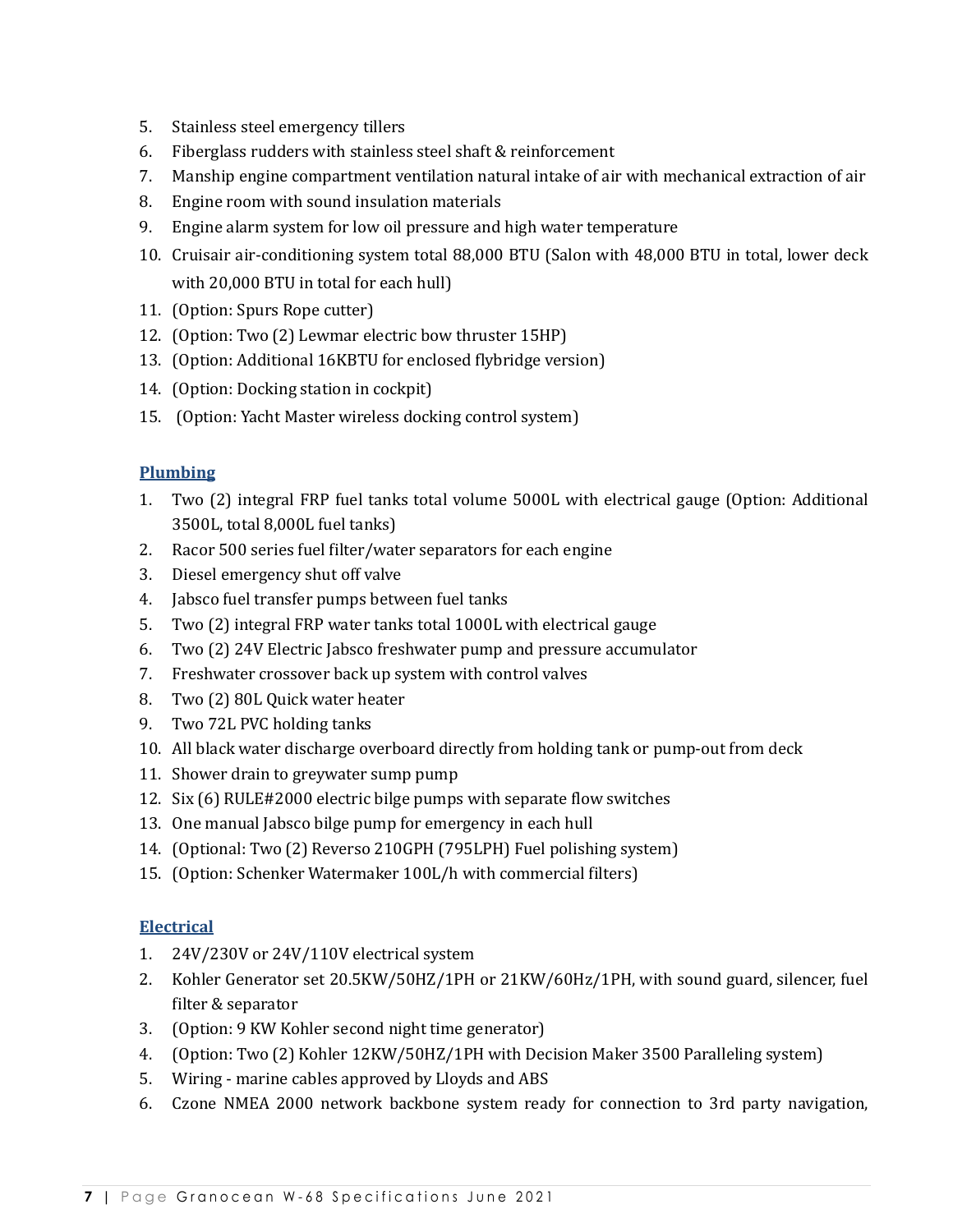engine systems and other NMEA 2000 network equipment.

- 7. Batteries house and engine starting
- 8. House: 6 deep cycle total 24V 1000AH
- 9. Two extra 24V 200AH batteries for electric windlass
- 10. Engine Start: 2 set 24V 200 AH lead acid batteries
- 11. Generator start: 12V 120AH battery
- 12. Separate Victron chargers for starting batteries
- 13. Victron Quattro 24V/5000W/120A battery inverter/charger Combo
- 14. LED Lighting throughout 24V DC
- 15. 63 amp single phase shore power inlet with galvanic isolator
- 16. Power circuits protected by circuit fuse and breakers
- 17. Main AC/DC electrical distribution panels
- 18. 24V monitoring alarm panel
- 19. Electrical gauge with indicator at chart table
- 20. Electrical Vimar outlets located throughout including engine room
- 21. Electrolysis bonding system via copper strap
- 22. (Option: Four (4) Aqualuma underwater lights two at each stern)

#### **Navigation & Electronics**

- 1. One  $(1)$  4-1/2" Ritchie compass
- 2. One set of Hella navigation lights include head, stern, port, starboard & anchor
- 3. 12" Garmin navigation chart plotter at main helm (Option: upgrade size to 16" and/or dual plotters)
- 4. Garmin 20nm-36nm Radome
- 5. Garmin depth/speed/fishfinder combo transducer
- 6. Garmin VHF
- 7. Garmin Autopilot
- 8. Garmin Wind Meter
- 9. Two (2) rudder indicators
- 10. Roca Wiper system
- 11. Engine console with all gauges
- 12. Jabsco remote control searchlight
- 13. Marco single stainless steel ship horn
- 14. (Option: Garmin Fishfinder)
- 15. (Option: Garmin AIS)
- 16. (Option: Garmin CCTV cameras in engine rooms / cockpit / flybridge)
- 17. (Option: Other choice of Navigation system)